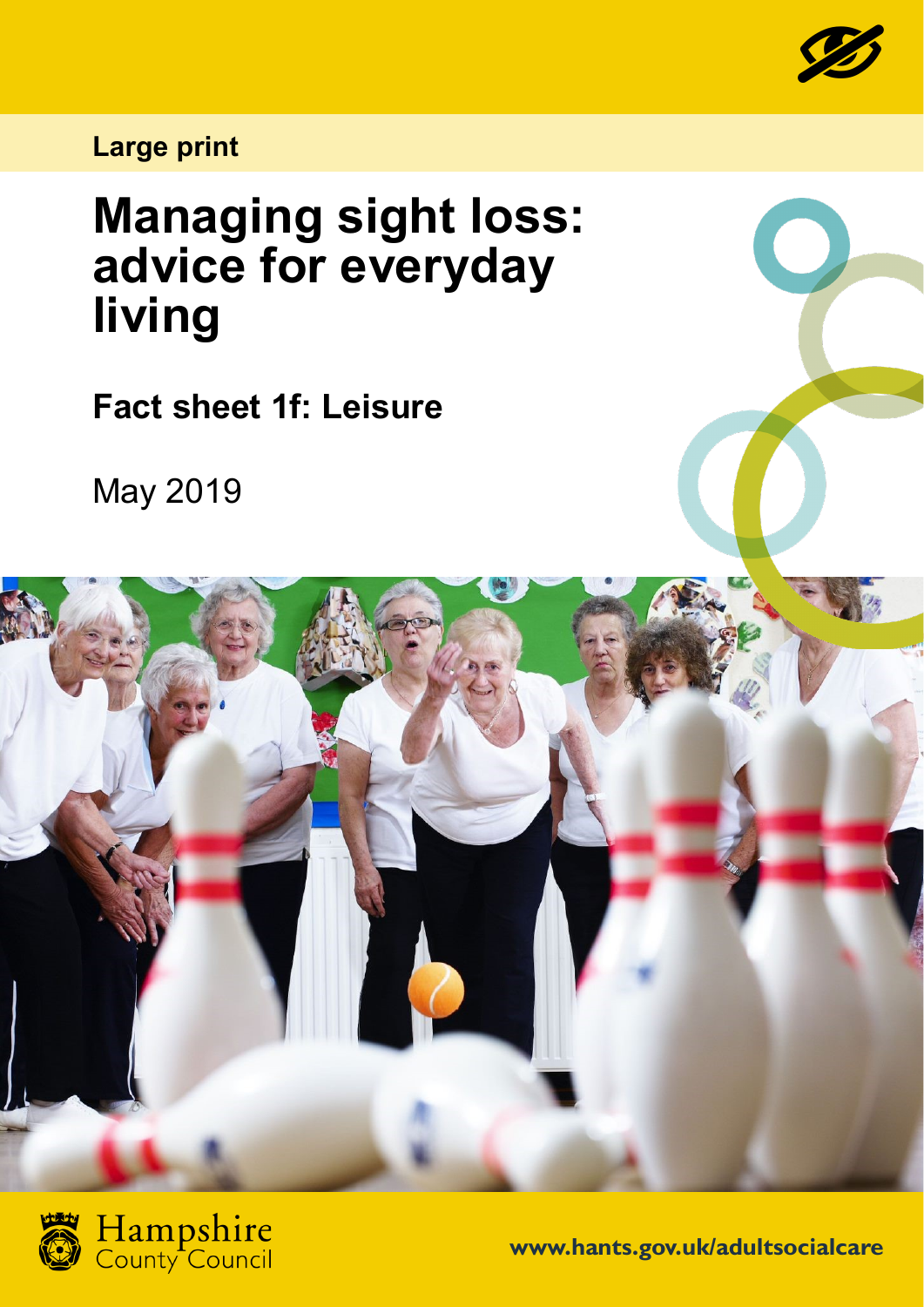#### **Leisure – what you need to know**

#### **Watching television**

- Difficulty in watching television is a common problem, however there are various things to consider that might make it easier.
- It is important to think of the position of the TV in respect to light. Picture contrast may be better if there is a light on in the room. Make sure that any light does not cause a glare on the screen. Also make sure that there isn't direct light on your face.
- Sitting close to the TV may help some people but this may cause weariness as concentration is increased.
- TV glasses may help and are designed to enable you to see the TV from your usual seat. For further information about TV glasses speak to your consultant, optometrist, Adults' Health and Care or Children's Services, or your local voluntary organisation.
- For some people, a black and white television provides the sharpest contrast and is easiest to see. A small black and white portable television, placed right in front of you, will allow you to watch the same program as others in the room are watching on a larger set.
- Audio description is a way of describing what is happening in films or television programmes during parts of the action that have no dialogue. It is available on some programmes through a Freeview box and on DVD,